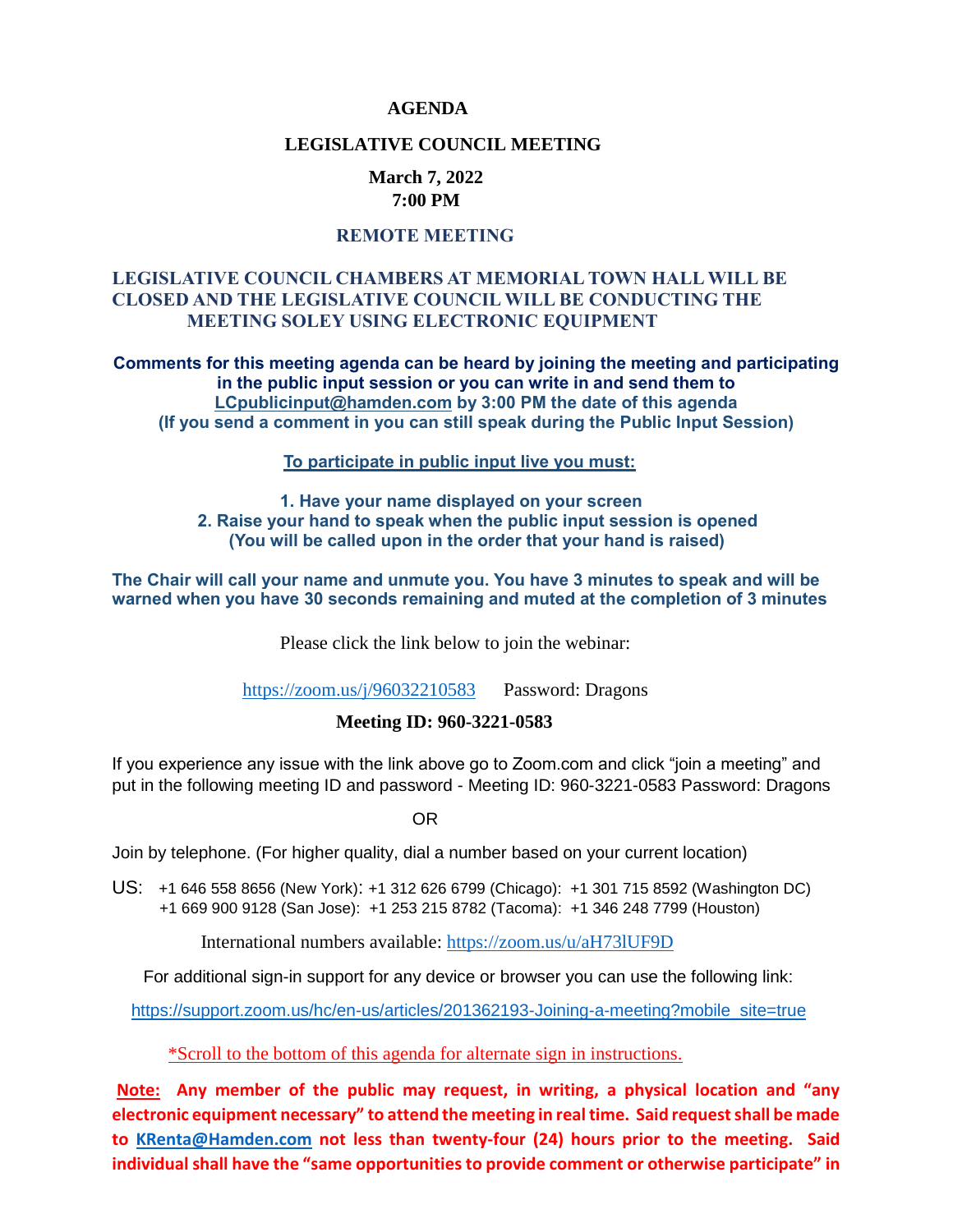**the meeting as would be afforded if the meeting was held in person with the following exception: Under law, the Legislative Council is not required to adjourn or postpone a meeting if such person loses the ability to participate because of an interruption, failure or degradation of such person's connection to the meeting by electronic equipment. Since the meeting is remote, participation by a quorum of members of the Legislative Council is expressly prohibited and will not be present at the physical location.**

## **1. CALL OF THE MEETING AND TAKING OF THE ROLL**

## **2. PLEDGE OF ALLEGIANCE**

- **3. PUBLIC INPUT SESSION**
- **4. CORRESPONDENCE**
- **5. REPORT OF THE PRESIDENT**
- **6. REPORT OF BOARDS AND DEPARTMENTS**

## **7. REPORTS OF COUNCIL LIAISONS**

**8. APPROVAL OF PREVIOUS MINUTES –** February 22, 2022 [https://www.hamden.com/AgendaCenter/ViewFile/Minutes/\\_02222022-2846](https://www.hamden.com/AgendaCenter/ViewFile/Minutes/_02222022-2846)

## **9. EXECUTIVE SESSION:** Mutual Housing

## **10. CONSENT CALENDAR: The Consent Calendar includes all items that have passed unanimously in Committee on February 22nd and 23rd and will now be considered in toto by unanimous consent:**

1. Bid waiver to perform Appraisal Services for the Town of Hamden – Albert Franke Associates, Inc. & Peter A. Vimini of Vimini Valuation Services, LLC - \$35,000-\$50,000 (Town Attorney's Office)

[https://www.hamden.com/DocumentCenter/View/5393/02072022\\_Bid-Waiver-Town-Attorney-](https://www.hamden.com/DocumentCenter/View/5393/02072022_Bid-Waiver-Town-Attorney-Office--Appraiser)[Office--Appraiser](https://www.hamden.com/DocumentCenter/View/5393/02072022_Bid-Waiver-Town-Attorney-Office--Appraiser)

2. Bid waiver associated with the YSB Happiness Project Billboard Campaign (Outfront Media - \$18,650)

[https://www.hamden.com/DocumentCenter/View/5387/02222022\\_Bid-Waiver-YSB-Happiness-](https://www.hamden.com/DocumentCenter/View/5387/02222022_Bid-Waiver-YSB-Happiness-Project-Billboard-Campaign-Outfront-Media-18650)[Project-Billboard-Campaign-Outfront-Media-18650](https://www.hamden.com/DocumentCenter/View/5387/02222022_Bid-Waiver-YSB-Happiness-Project-Billboard-Campaign-Outfront-Media-18650)

3. Order authorizing the Town to enter into a Memorandum of Understanding with the United Illuminating Company Community Partnership Initiative

[https://www.hamden.com/DocumentCenter/View/5407/02222022\\_Order-MOU-UI-Community-](https://www.hamden.com/DocumentCenter/View/5407/02222022_Order-MOU-UI-Community-Partnership-Initiative)[Partnership-Initiative](https://www.hamden.com/DocumentCenter/View/5407/02222022_Order-MOU-UI-Community-Partnership-Initiative)

## REVISED DOCUMENTS:

<https://www.hamden.com/DocumentCenter/View/5446/Councilincentives>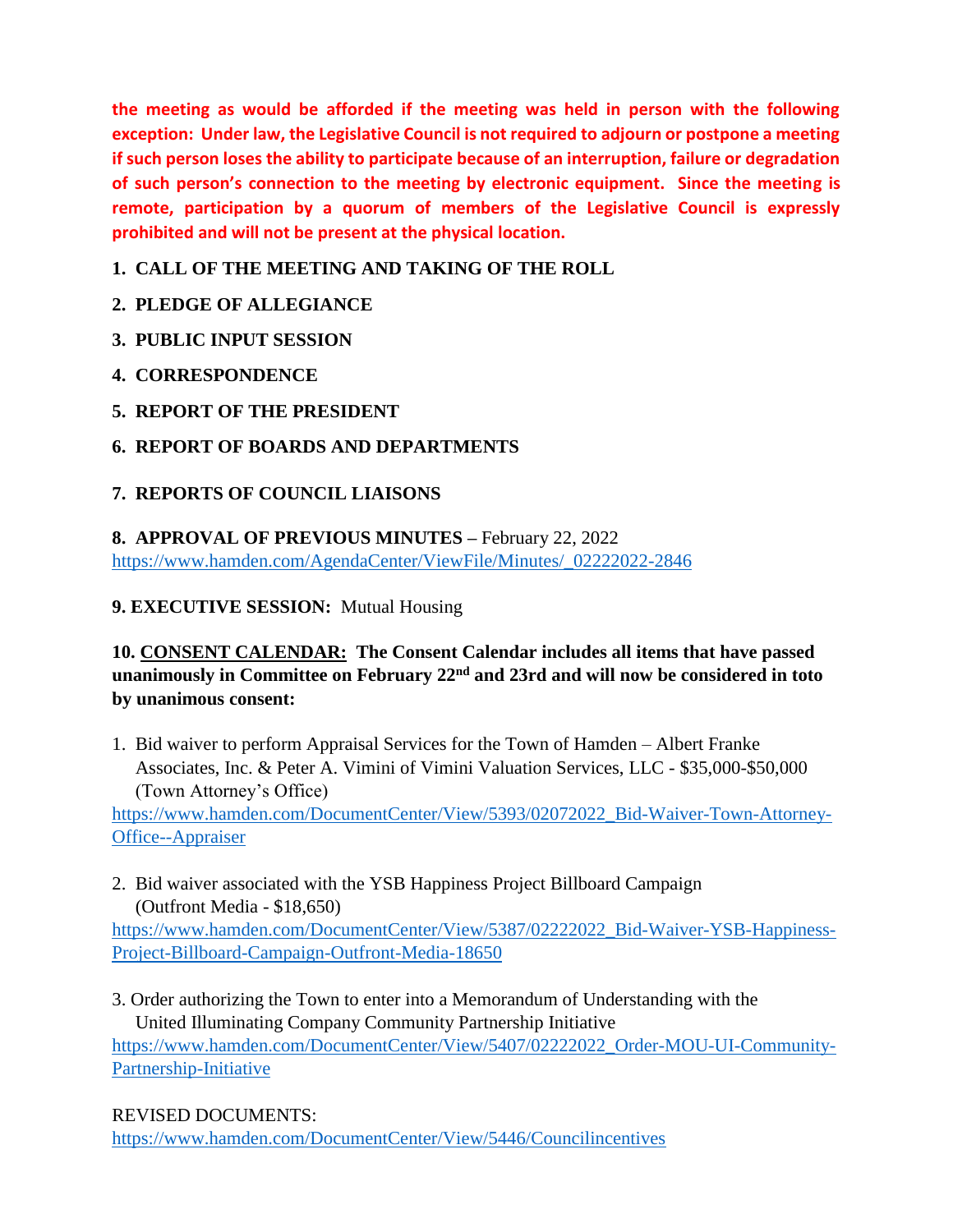[https://www.hamden.com/DocumentCenter/View/5447/ui-community-partnership-incentive-](https://www.hamden.com/DocumentCenter/View/5447/ui-community-partnership-incentive-2022revised-final)[2022revised-final](https://www.hamden.com/DocumentCenter/View/5447/ui-community-partnership-incentive-2022revised-final)

4. Order providing for the appointment of Erik Johnson as Economic & Community Development Director and transfer of funds

[https://www.hamden.com/DocumentCenter/View/5386/02072022\\_Order-Appt-Erik-Johnson-as-](https://www.hamden.com/DocumentCenter/View/5386/02072022_Order-Appt-Erik-Johnson-as-ECD-Director)[ECD-Director](https://www.hamden.com/DocumentCenter/View/5386/02072022_Order-Appt-Erik-Johnson-as-ECD-Director)

5. Order amending the 2021-2022 Fiscal Year Budget (Mayor's Office-Community & Youth Services)

[https://www.hamden.com/DocumentCenter/View/5426/02222022\\_Order-Constituent-Services-](https://www.hamden.com/DocumentCenter/View/5426/02222022_Order-Constituent-Services-Position-and-Budget-Amendment-FY2021-2022)[Position-and-Budget-Amendment-FY2021-2022](https://www.hamden.com/DocumentCenter/View/5426/02222022_Order-Constituent-Services-Position-and-Budget-Amendment-FY2021-2022)

6. Order authorizing the Town of Hamden to enter into a Service Site Agreement – Prevention Corps Program

[https://www.hamden.com/DocumentCenter/View/5390/02222022\\_Order-YSB-Prevention-](https://www.hamden.com/DocumentCenter/View/5390/02222022_Order-YSB-Prevention-Corps-Americorps-Program)[Corps-Americorps-Program](https://www.hamden.com/DocumentCenter/View/5390/02222022_Order-YSB-Prevention-Corps-Americorps-Program)

7. Order authorizing the acceptance and expenditure of funds from the Alliance for Prevention and Wellness to re-establish the Local Prevention Council under the Hamden Youth Services Bureau (\$12,191.55)

[https://www.hamden.com/DocumentCenter/View/5389/02222022\\_Order-YSB-Prevention--](https://www.hamden.com/DocumentCenter/View/5389/02222022_Order-YSB-Prevention--Wellness-Grant-1219155) [Wellness-Grant-1219155](https://www.hamden.com/DocumentCenter/View/5389/02222022_Order-YSB-Prevention--Wellness-Grant-1219155)

8. Order for approval of on-call contractors HVAC Services [https://www.hamden.com/DocumentCenter/View/5408/02222022\\_Order-On-Call-Contractors-](https://www.hamden.com/DocumentCenter/View/5408/02222022_Order-On-Call-Contractors-HVAC-Services)[HVAC-Services](https://www.hamden.com/DocumentCenter/View/5408/02222022_Order-On-Call-Contractors-HVAC-Services)

9. Order for approval of on-call contractors Roofing Services [https://www.hamden.com/DocumentCenter/View/5409/02222022\\_Order-On-Call-Contractors-](https://www.hamden.com/DocumentCenter/View/5409/02222022_Order-On-Call-Contractors-Roofing-Services)[Roofing-Services](https://www.hamden.com/DocumentCenter/View/5409/02222022_Order-On-Call-Contractors-Roofing-Services)

10. Order authorizing interdepartmental transfer 2021-2022 Fiscal Year Budget - \$680,000 Public Works and Community Services (\$468,422 from Misc. Revenues - \$211,578 from E&C)

[https://www.hamden.com/DocumentCenter/View/5433/02222022\\_Order-Interdepartmental-](https://www.hamden.com/DocumentCenter/View/5433/02222022_Order-Interdepartmental-Transfer-LC-FIN---PWs-CS-680000)[Transfer-LC-FIN---PWs-CS-680000](https://www.hamden.com/DocumentCenter/View/5433/02222022_Order-Interdepartmental-Transfer-LC-FIN---PWs-CS-680000)

# **11. REGULAR AGENDA:**

1. Hamden Tree Ordinance

[https://www.hamden.com/DocumentCenter/View/5388/02222022\\_Hamden-Tree-](https://www.hamden.com/DocumentCenter/View/5388/02222022_Hamden-Tree-Ordinance)**[Ordinance](https://www.hamden.com/DocumentCenter/View/5388/02222022_Hamden-Tree-Ordinance)** 

# **Information item: Hamden Transition Report**

[https://www.hamden.com/DocumentCenter/View/5466/03072022\\_Info-Item---Hamden-](https://www.hamden.com/DocumentCenter/View/5466/03072022_Info-Item---Hamden-%20%20%20%20%20%20%20Transition-Report)[Transition-Report](https://www.hamden.com/DocumentCenter/View/5466/03072022_Info-Item---Hamden-%20%20%20%20%20%20%20Transition-Report)